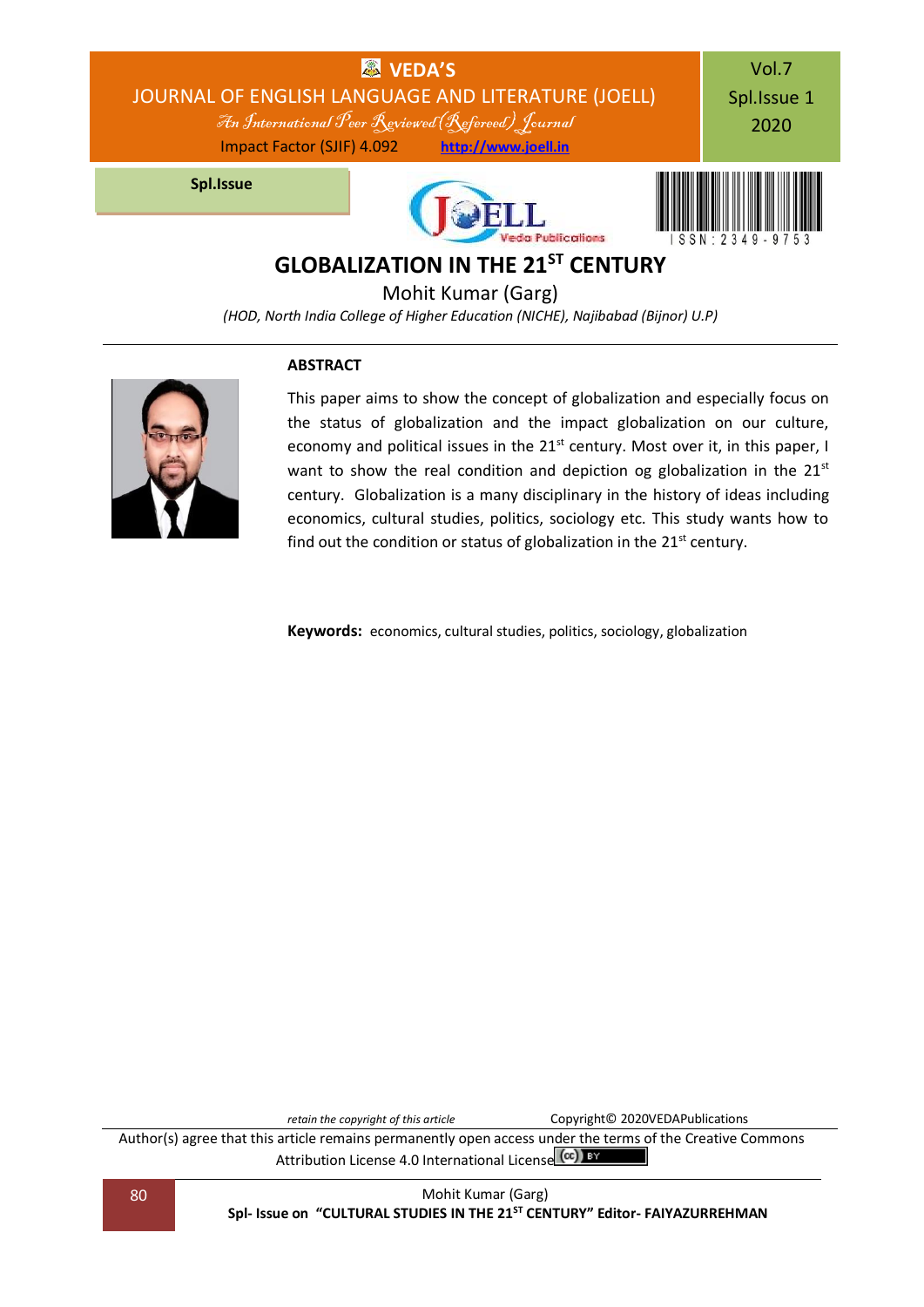**WVEDA'S** JOURNAL OF ENGLISH LANGUAGE AND LITERATURE (JOELL) An International Peer Reviewed(Refereed) Journal Impact Factor (SJIF) 4.092 **[http://www.joell.in](http://www.joell.in/)**

### **INTRODUCTION**

The term 'Globalization' is used for describing the growing interdependence of economy, culture and population of the world. It brought about by cross border trade in services and goods, technology and flows of investment, information and people. An interaction and integration process that's associated with cultural, economical and social aspects among people, companies and governments' world wild of different nations is called globalization. In layman's words, global interaction among people, cultures and countries based on trade, economics and technology is called globalization. In the definition of Chris Barker

> "The concept of globalization refers us to the increasing multi-directional economic, social, cultural and political connections that are forming across the world and our awareness of them. Thus globalization involves the increased compression of the world and our growing consciousness of those processes. In particular, cosmopolitanism is an aspect of day-to-day Western life as diverse and remote cultures have become accessible, as signs and commodities, via our televisions, radios, supermarkets and shopping centers. Further, patterns of population movement and settlement established during colonialism and its aftermath, combined with the more recent acceleration of globalization, particularly of electronic communications, have enabled increased cultural juxtapositioning, meeting and mixing. Indeed, all locales are now subject to the influences of distant places."<sup>1</sup>

Globalization was seen as the first glimpse of silk rood at the age of the first century. Luxury products started to appear in Rome from China. The second glimpse of

globalization was the spice routes of Islamic merchants in the 7<sup>th</sup> century. According to Thomas L. Friedman the history of globalization divided into three phrases first (Globalization1.0) from the 1800s second from 2000 (Globalization 2.0) third (Globalization 3.0) present.

In the era of the Industrial Revolution, iron, textiles, manufactured goods could be transported over thousands of miles by steamships and trains. With the ending of World War II, the new beginning of the global economy and the second Industrial Revolution such as the plane, the car and other trades started by the U.S.A. Due to the Iron Curtain Fell in 1989, the globalization became truly the global phenomenon. Globalization 4.0 has two powers the U.S.A and China and the new frontier of globalization is the cyber world. E-Commerce, 3D , and digital services are in the diastole economy. In the words of Xi Jinping:

> "Some blame economic globalization for the chaos in the world," he said. "It has now become the Pandora's box in the eyes of many." But, he continued, "we came to the conclusion that integration into the global economy is a historical trend. [It] is the big ocean that you cannot escape from." He went on the propose a more inclusive globalization, and to rally nations to join in China's new project for international trade, "Belt and Road"<sup>2</sup>

In the 1990 neoliberal attitudes dominated. the problem certainly all were clear from a social and development point of view, but as by the time Anglo-American capitalism was groin, money criticism was deaf ears. Capital spread as the most dynamic, innovative and profitable center of capitalism. The city of London and Well Street were led by Tokyo, Hongkong, Frankfurt, Singapore and Shanghai. Global

<sup>1</sup> [Barker,](https://uk.sagepub.com/en-gb/eur/author/chris-barker) Chris. [The SAGE Dictionary of Cultural Studies](https://uk.sagepub.com/en-gb/eur/the-sage-dictionary-of-cultural-studies/book219252) Sage publication 2014

 $\overline{\phantom{a}}$ 

 $\overline{\phantom{a}}$ 

<sup>&</sup>lt;sup>2</sup> [https://america.cgtn.com/2017/01/17/full-text-of-xi-jinping](https://america.cgtn.com/2017/01/17/full-text-of-xi-jinping-keynote-at-the-world-economic-forum)[keynote-at-the-world-economic-forum](https://america.cgtn.com/2017/01/17/full-text-of-xi-jinping-keynote-at-the-world-economic-forum)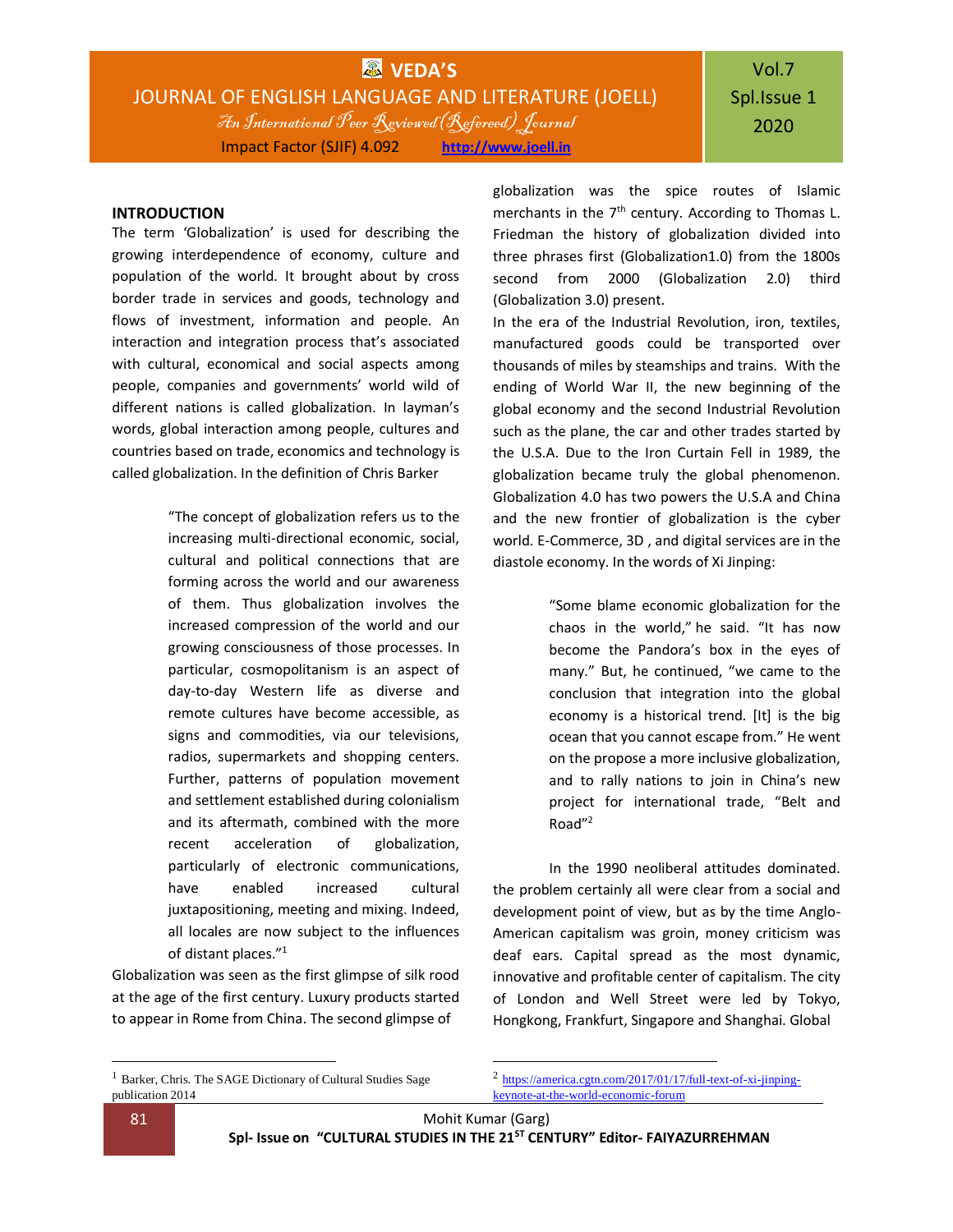## **WEDA'S** JOURNAL OF ENGLISH LANGUAGE AND LITERATURE (JOELL) An International Peer Reviewed(Refereed) Journal Impact Factor (SJIF) 4.092 **[http://www.joell.in](http://www.joell.in/)**

# Vol.7 Spl.Issue 1 2020

finance capital was crisis-prone, but precipice arose in the periphery of world capitalism and served as a tool to discipline emerging institutions and link their economies to the domestic economy's domineering tendencies. In the twenty-first century, the tide changed. At the turn of the millennium, the landscape of capitalism and development began to change. The United States has experienced a number of crises: the September 11 attacks, a series of Enron and Anderson corporate scandals, Prabhanjan Katrina, the sub-prime Mortenaz crisis, and the effects of the 2008 financial crisis and the ongoing waves. Easy borrowing mechanism by the Federal Reserve based on economic problems with low-interest rates facilitated by excessive borrowing by consumers, banks and government institutions. They held the pyramidhostage at the latest level of the pyramid scheme of American finance. In the words of Soros (2008), the so-called Washington consensus imposed strict market discipline on other countries, but the US was exempted from it. Credit volume increased in August 2007 and popping the US and UK property bubbles made the financial and economic crisis more severe since the Great Recession.

American capitalism has gone from crisis to crisis, with the management of each crisis precipitating the next crisis. Crises demonstrate the decline of regulatory and neo-liberalism. The market itself is not healing. So the government made a massive effort to secure collateral and stimulus spending and then intervened as a result of political gridlock and deficient hawks in the United States and austerity in Britain. Meanwhile, a new chorus outside of Anglo-American territory was the creation of capitalism in American.

In the emerging economies of the south where crises originated, the 2007–2008 crisis-affected American and European banks while emerging markets did not receive full attention, at least initially. When the financial crisis caused a recession not only in the United States but also in Europe, its effects also led to the rise in emerging economies, which reduced their export demand. For decades the Wall Street powerhouse has the benefits of globalization and the benefits of financial turmoil. Now there is a huge South End funding crisis due to Wall Street going south. This wealth came from two sources, the money earned from exports by Asian countries, led by Singapore and China; and led by oil exporters, the Gulf Emirates and Norway.

The emergence of the global South in the early twenty-first century, the development of South-South relations (UNCTED) in trade, energy and politics, and the increasing role of emerging societies and dominating funds have been talked about. South-North relations7 started to wave first. The Asian crisis of 1997–1998 was a major turning point. M. F. Has been seriously problematic to deal with this crisis, exacerbate the crisis by implementing government spending cuts, even if private spending has declined, and managing Japan's Asian Monetary Fund by mismanaging the crisis Trying. American banks and hedge funds used the crisis to buy distressed land. In fact, the North-South conglomerate appeared not only in agriculture and manufacturing but also in finance, as it did in the third world debt crisis of the 1980s. This time, developing countries modified their attitudes toward international financial institutions.

To protect their financial crisis  $-$  Omi, developing countries accumulated scarce currency reserves in the form of buffers against financial turmoil, sometimes destroying social investment for financial security (such as in South Africa) or domestic financial debt Layne (as in Brazil). The meeting of the World Trade Minister was another turning point in November 2003 under the motto, 'There is no better deal than a bad deal' under this motto. The global South has joined the G22 as well as Brazil, South Africa, India and China. This time the western division